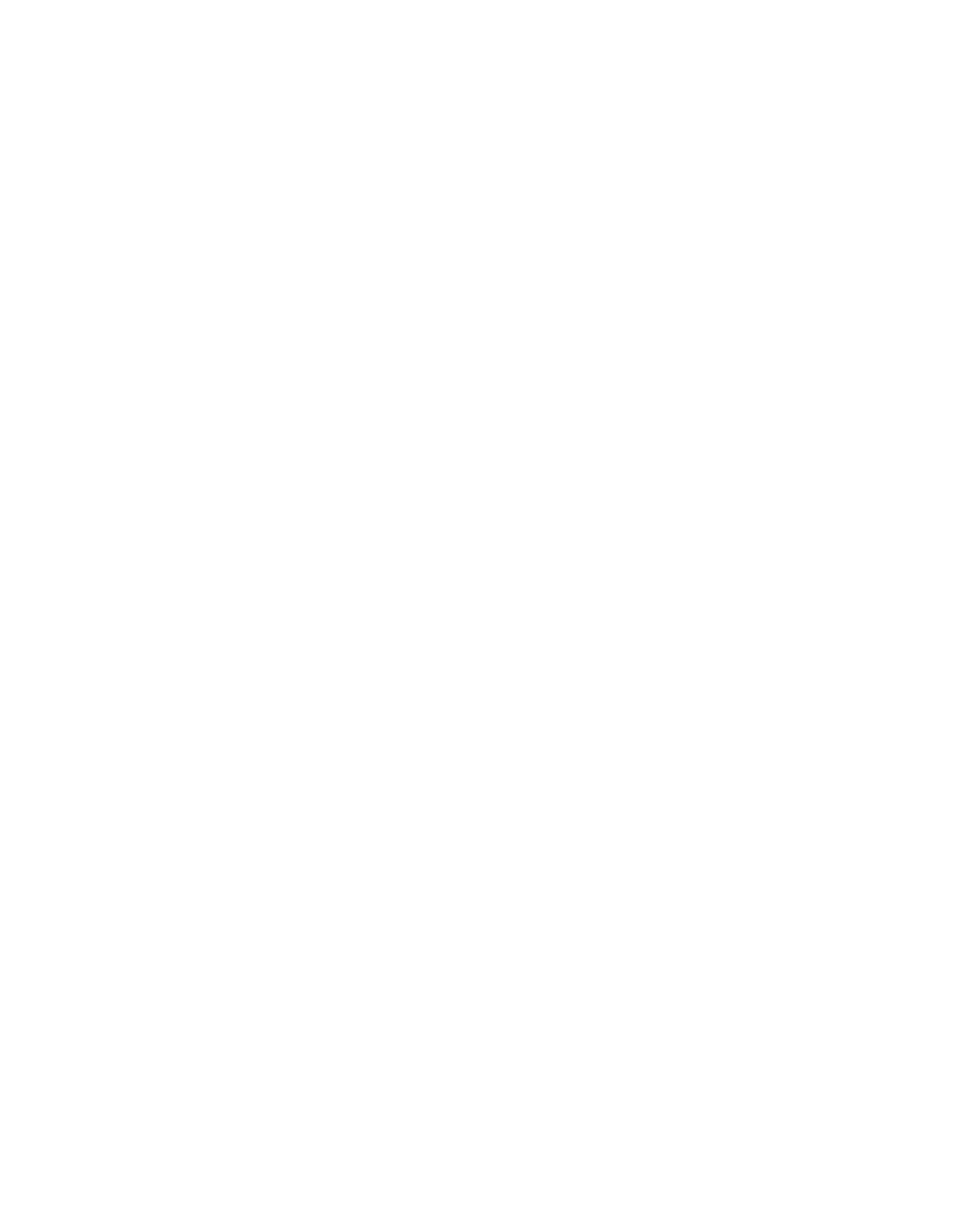# **INDUSTRIAL DISCHARGE PERMIT**

Pursuant to the provisions of Minnesota Statutes Chapter 473 as amended and the Waste Discharge Rules for the Metropolitan Disposal System (MDS) permission is hereby granted to

U of M - Veterinary Diagnostic Lab

1333 Gortner Ave

Falcon Heights, MN 55108

for the discharge of Industrial Waste into public sewers within the community of Falcon Heights tributary to the Metropolitan Council's Metropolitan Wastewater Treatment Plant.

This Permit is granted in accordance with the application previously submitted and in consideration of the plans, specifications and data contained in the application.

Discharge Limitations, Self-Monitoring and Reporting Requirements, Compliance Schedules, General Permit Conditions, and Specific Permit Conditions are contained in following sections of this Permit.

EFFECTIVE DATE:

January 04, 2017

EXPIRATION DATE: December 31, 2019

Issued by METROPOLITAN COUNCIL ENVIRONMENTAL SERVICES

L Pogarki

Jan 19, 2017

General Manager, or duly authorized representative Larry Rogacki, Assistant General Manager Support Services Business Unit

Date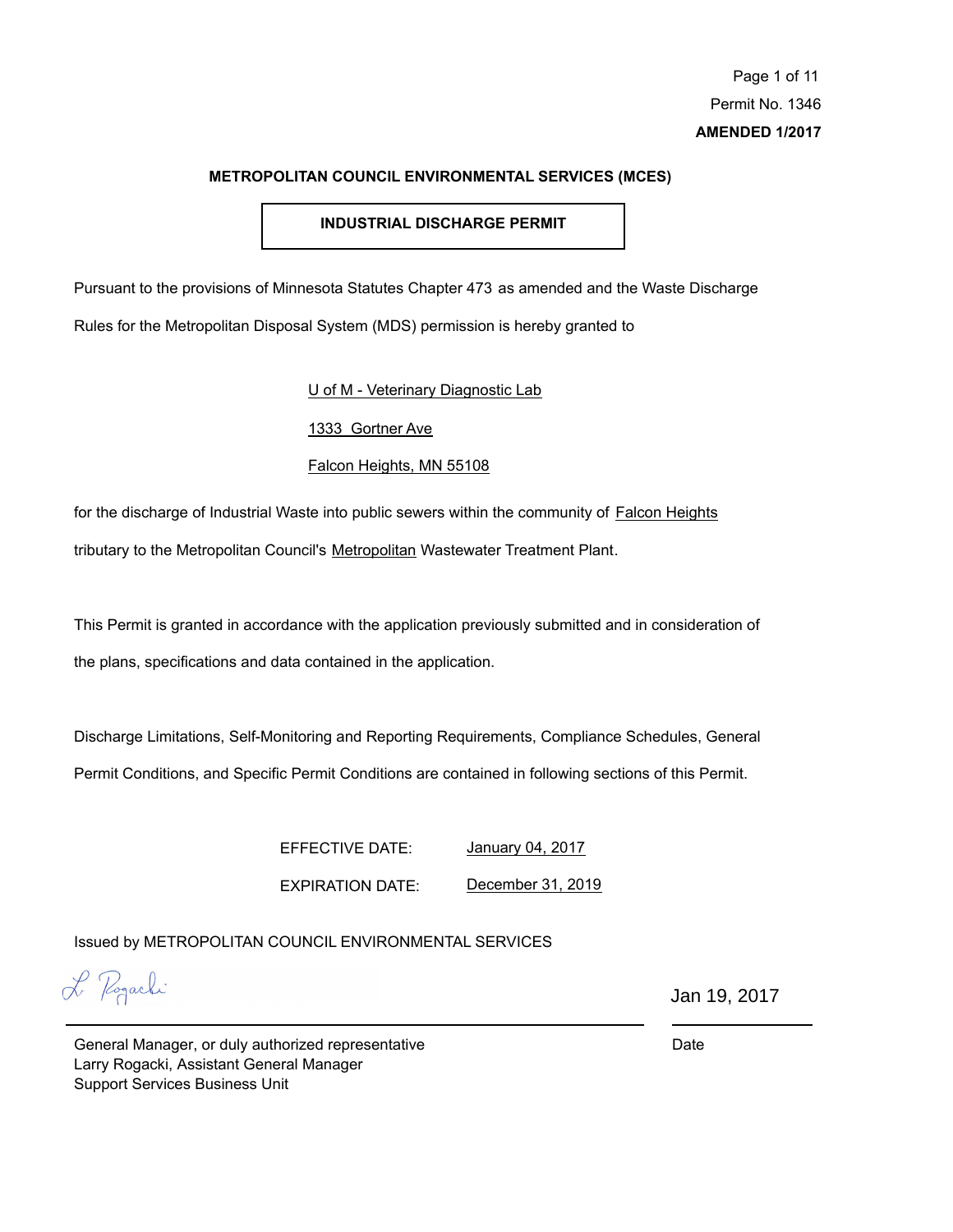- A. Discharge Limitations
	- 1. Discharge Limits at Sample Location(s):

The following Discharge Limits are based on the listed Rule(s) for the specified sampling location(s):

| Applicable<br><b>Rule</b>         | <b>Rule</b><br><b>Description</b>              | <b>Regulated Pollutant</b>       | <b>Standard</b><br>(mg/L) |
|-----------------------------------|------------------------------------------------|----------------------------------|---------------------------|
| Waste<br>Discharge Rule<br>401.00 | <b>MCES Local</b><br>Pretreatment<br>Standards | Cadmium                          | 4.0                       |
|                                   |                                                | Chromium                         | 23.8                      |
|                                   |                                                | Copper                           | 15.8                      |
|                                   |                                                | Cyanide, total                   | 15.8                      |
|                                   |                                                | Lead                             | 4.0                       |
|                                   |                                                | Mercury                          | 0.008                     |
|                                   |                                                | Nickel                           | 23.8                      |
|                                   |                                                | Zinc                             | 23.8                      |
|                                   |                                                | pH Minimum (Standard Units)      | 5.0                       |
|                                   |                                                | pH Maximum (Standard Units)      | 11.0                      |
|                                   |                                                | Temperature (Degrees Fahrenheit) | 150                       |

**SP-03: Loading dock maintenance hole drop pipe**

Local pretreatment standards for metals and cyanide are the maximum for any 24 hour period.

pH standards are continuous and apply at all times.

Temperature standards are continuous and apply at all times .

MCES Local Pretreatment Standards are listed in Attachment B.

#### 2. Prohibited Waste Discharges

Prohibited wastes are specific in Waste Discharge Rule 406 and include, but are not limited to the following: (a) Flammable, explosive and corrosive wastes, gasoline, fuel oil, lubricating oil, hydraulic oil, motor oil, or grease; (b) Wastes that are likely to obstruct the flow within public sewers: grease, fat or oil of animal or vegetable origin, solid wastes, garbage, guts, bones, ash, sand, rags, lime, metal, wood, plastic, glass, or yard wastes; (c) Wastes that are likely to cause interference, pass-through, or operational problems: slug discharges, toxic chemicals, poisons, dyes, or inks; (d) Wastes that are likely to cause a public nuisance: noxious, malodorous, or foam producing substances; (e) Hazardous wastes, as defined by Minnesota Statutes; and (f) Waste generated outside of the Metropolitan Area.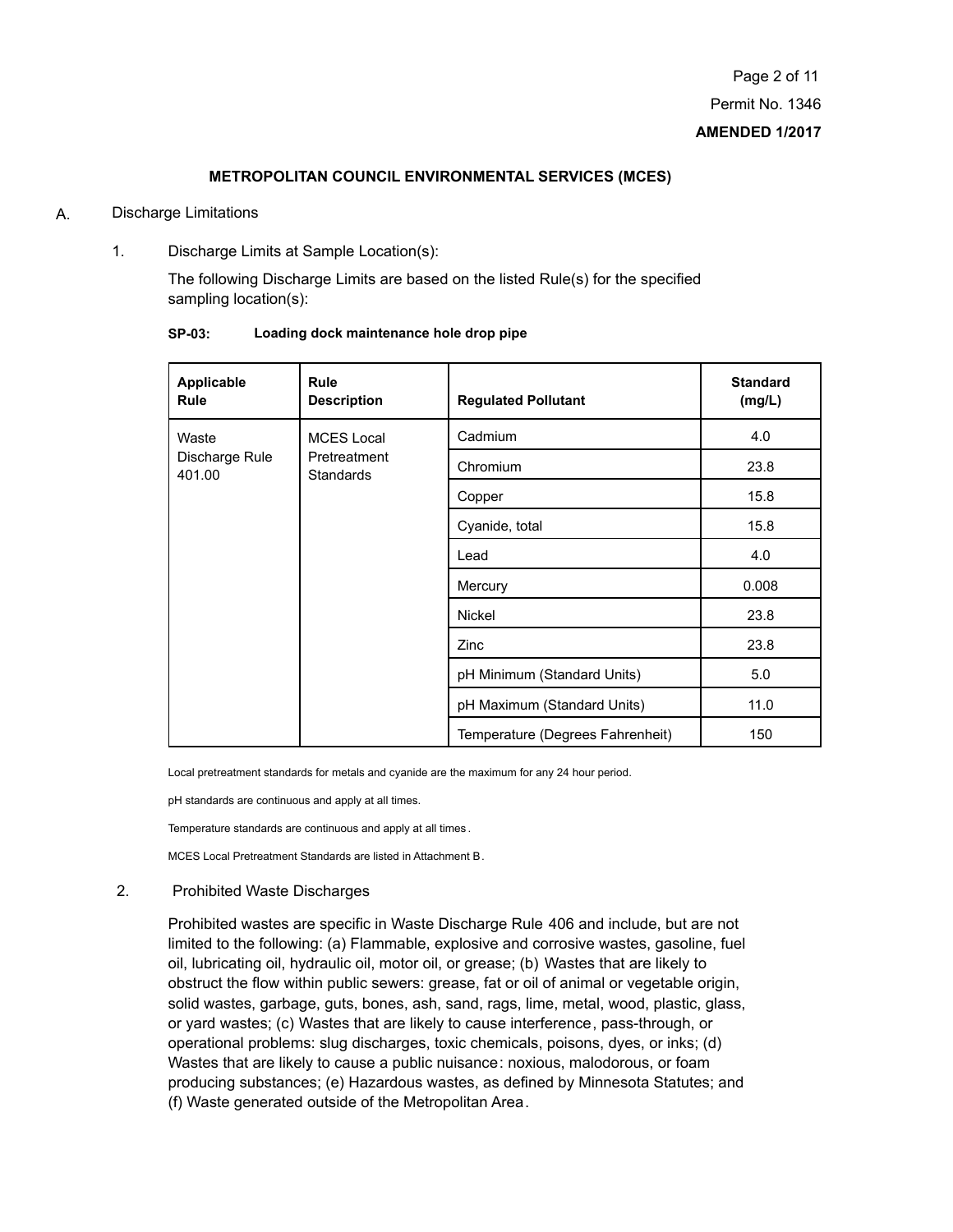# B. Self-Monitoring and Reporting Requirements

- 1. Following are the specific monitoring point location(s), sample collection frequency, volume determination, sample compositing, and (if necessary) the calculation methods required by this Industrial Discharge Permit. Representative wastewater samples shall be collected at each sampling point (SP) by the Permittee in accordance with these requirements and Waste Discharge Rules 212, 213, and 215. **These samples shall be collected on normal operating days based on the corresponding frequency listed in Attachment A.**
- i) Monitoring Point:

# **SP-03: Loading dock maintenance hole drop pipe**

The total process discharge shall be sampled at the drop pipe located in the outdoor maintenance hole by the loading dock. The drop pipe carries wastewater from only the animal digester.

# ii) Collection Frequency:

A minimum of four equal volume samples shall be taken during the discharge of the digester.

# iii) Typical Operating Days:

Each calendar day with typical or greater than typical discharge activities, as allowed under this Permit, shall be considered one operating day. All other days shall be calculated as an appropriate fraction of one operating day.

# iv) Volume Determination:

Monitoring day and reporting period process wastewater volumes shall be determined by recording the volumes used by the animal digester (including co-flush water), either by a meter upstream of the digester or a log of batches and their volumes. Total facility incoming and discharge volumes shall be calculated by adding the domestic volume estimate of 20 gallons per employee per day to the recorded industrial process volume.

# v) Compositing Method:

The grab samples shall be composited by equal volume into one daily process sample.

Results from the analysis of the daily composite sample shall be compared to Discharge Limits listed in Section A.1. for compliance determinations.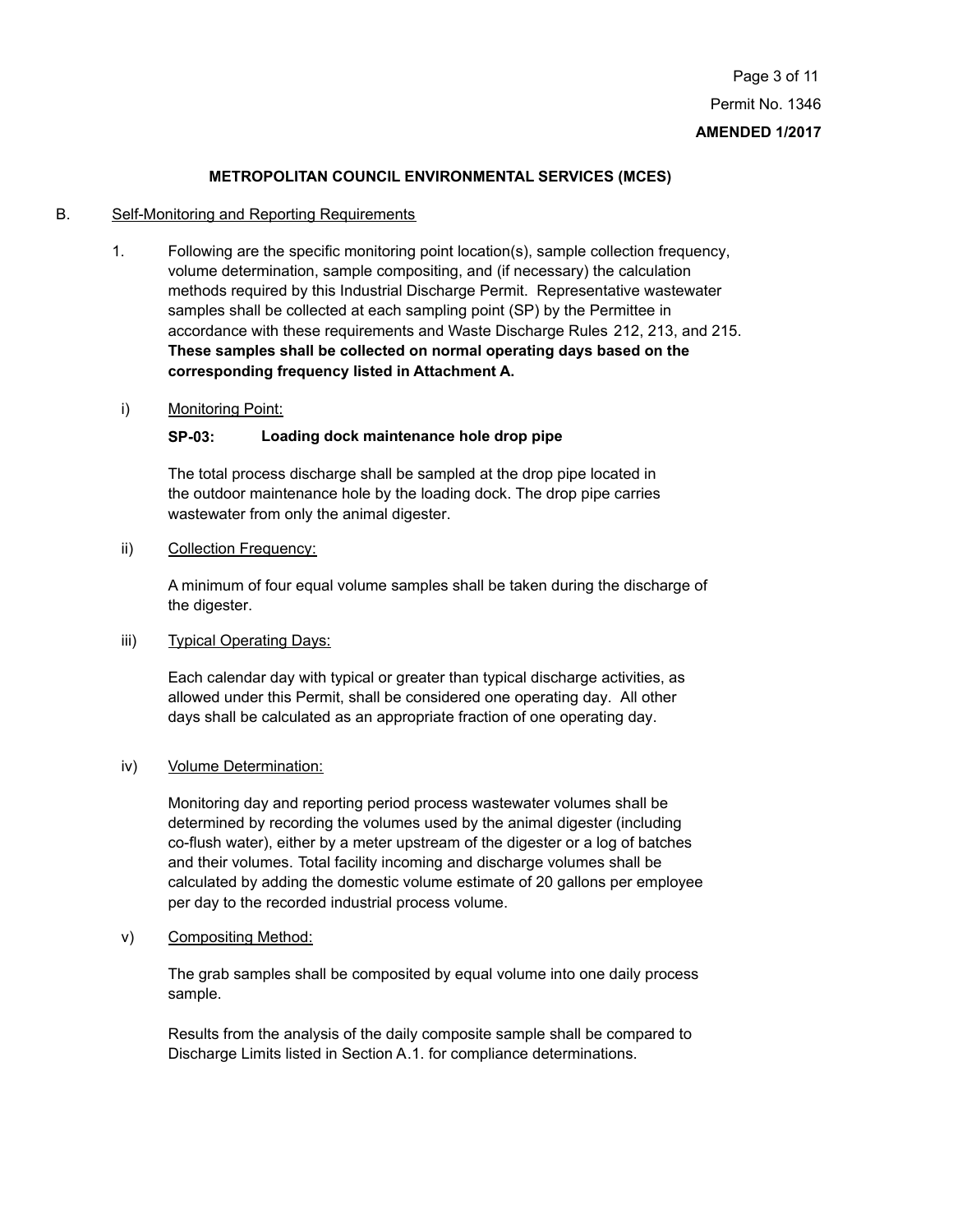# B. Self-Monitoring and Reporting Requirements (continued)

vi) MCES Strength Charge:

The MCES Strength Charge is based on total facility concentrations for Chemical Oxygen Demand (COD) and Total Suspended Solids (TSS), and the total facility discharge volume for each reporting period. MCES Strength Charges are determined in accordance with Waste Discharge Rule 302.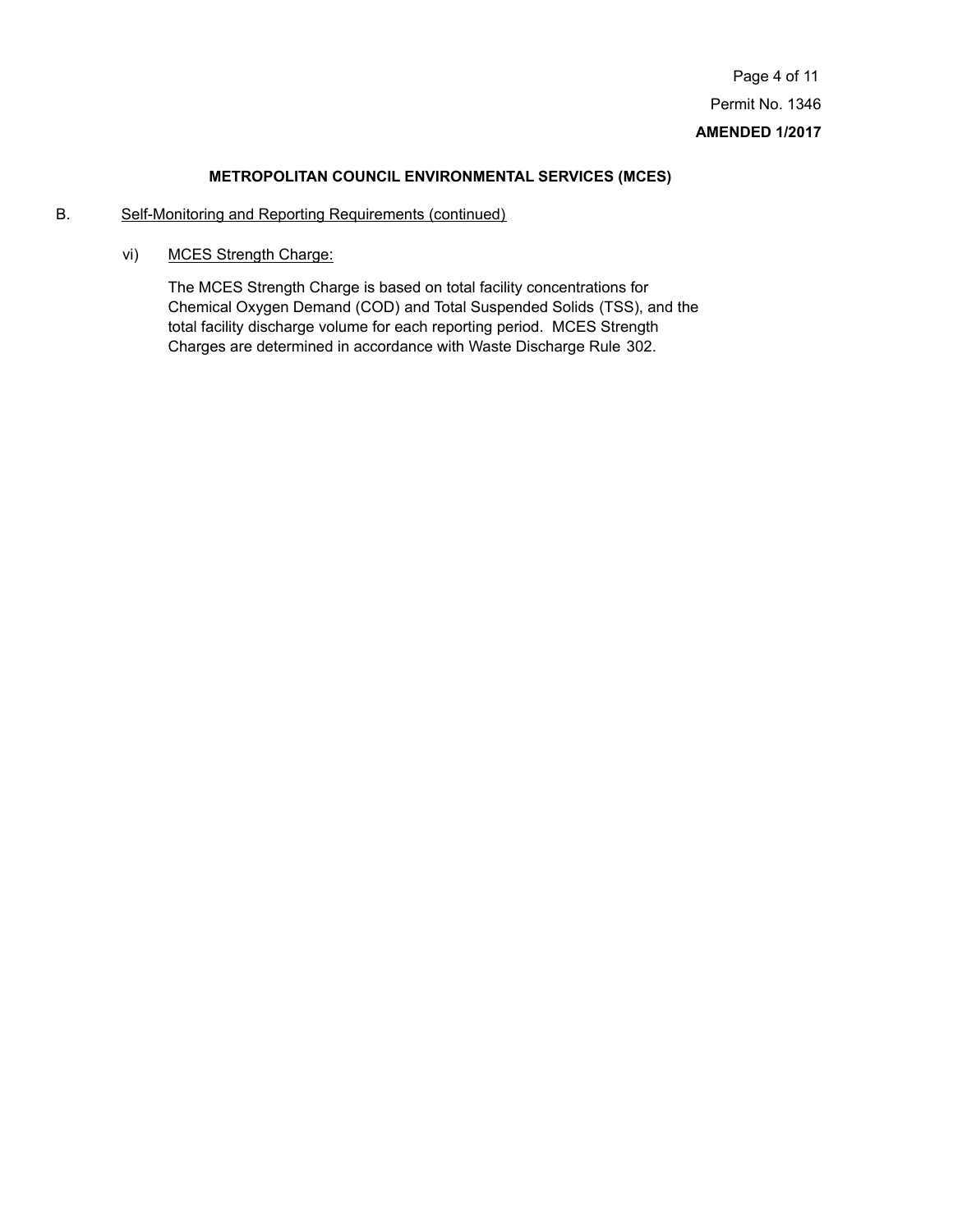#### B. Self-Monitoring and Reporting Requirements (continued)

2. Parameters

Chemical analysis, in accordance with Waste Discharge Rule 216, of the sample(s) representing the waste discharged through the specific monitoring point(s), shall be performed for the following parameters:

#### **See Attachment A**

#### 3. Reporting Requirements

The following Self-Monitoring Reports (SMRs) shall be submitted as hard-copy or electronically using the MCES Industrial Online Reporting System at the specified frequency:

# a. Reporting Period Summary SMR

The Permittee shall submit a complete report **2** times per year, according to the following schedule:

| <b>Reporting Period</b> | Report Due in MCES office by |  |
|-------------------------|------------------------------|--|
| January 1 - June 30     | July 31                      |  |
| July 1 - December 31    | January 31                   |  |

A complete report consists of a Reporting Period Summary SMR with the operations and water volume summary data for the reporting period, as well as all required attachments listed in Section F of this Permit. All certification questions shall be answered and other pertinent information shall be included, such as significant problems or process changes that have occurred each reporting period.

#### b. Sampling Results SMR

The Permittee shall submit a complete report by the last day of the month following the month in which the sample was collected. See Attachment A for the sampling frequency required for each listed parameter.

A complete report consists of a Sampling Results SMR and a copy of all laboratory data sheets for all samples reported on the SMR. The Permittee shall also submit all required attachments listed in Section F of this Permit. All certification questions shall be answered and any pertinent information shall be included.

# C. Compliance Schedule

The Permittee shall install additional pretreatment equipment and/or conduct necessary operation and maintenance to comply with the Discharge Limitations in accordance with the schedule set forth in:

#### Not Applicable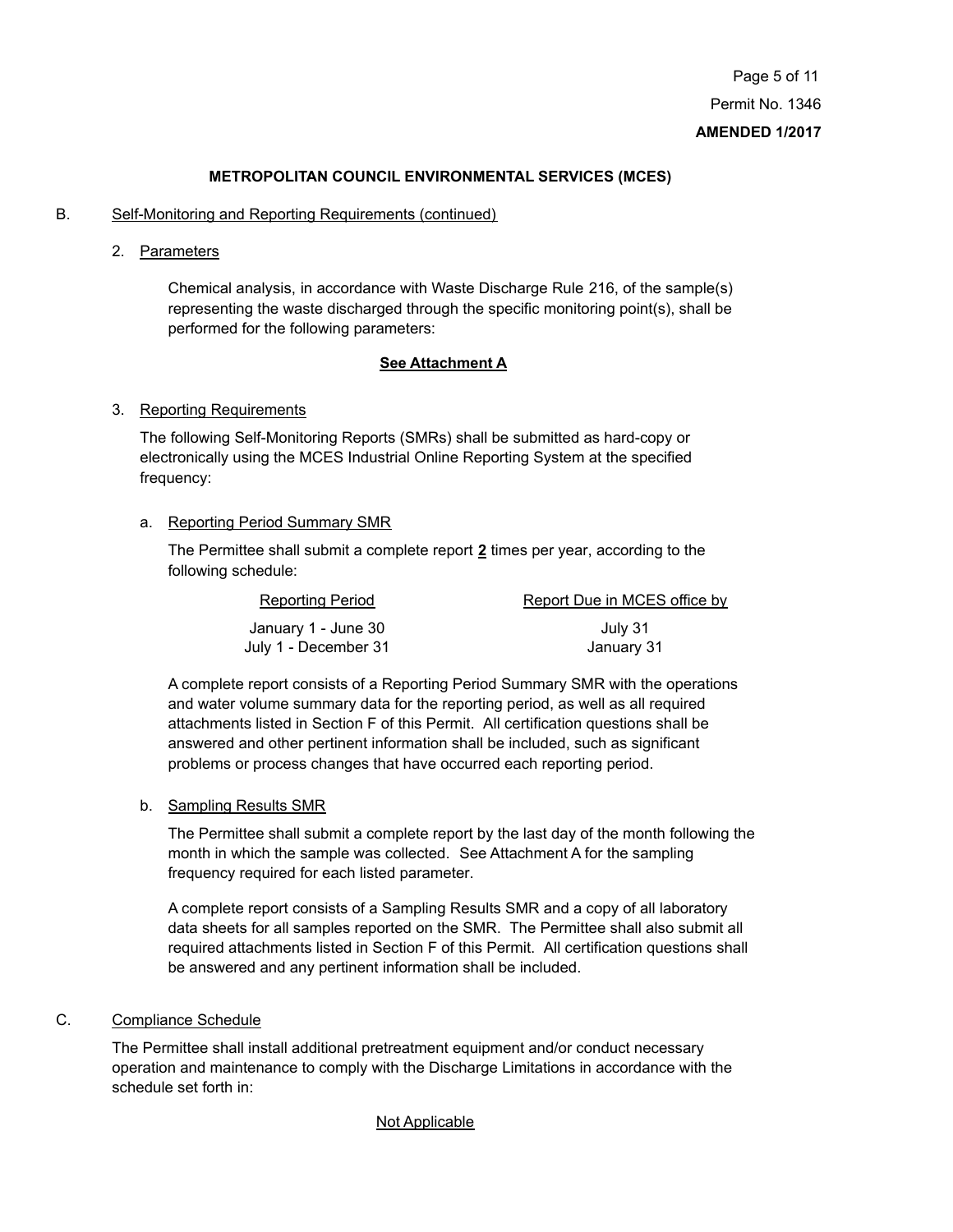# D. General Permit Conditions

- 1. All discharges into public sewers by the Permittee shall be in accordance with applicable provisions of the Waste Discharge Rules for the MDS and this Permit.
- 2. The Permittee shall not knowingly make any false statement, representation or certification in any record, report, plan or other document submitted to MCES.
- 3. This Permit shall not release the Permittee from any liability, duty or penalty imposed by local, state or federal statutes, regulations, ordinances or license requirements regarding waste disposal.
- 4. This Permittee shall take all reasonable precautions to minimize all accidental discharges including prohibited slugs, spills, and bypassess. Plans for the prevention and control of accidental discharges shall be submitted to the Industrial Waste & Pollution Prevention Section for approval within a specific period of time when required by MCES. **In the event of any significant accidental discharge, spill, or bypass, the Permittee shall IMMEDIATELY notify the Minnesota State Duty Officer at (651) 649-5451 and report the facility address, and other pertinent information.**

In accordance with Waste Discharge Rule 412, the Permitee shall post a permanent notice on an employee bulletin board or other prominent place advising employees how to notify the Minnesota State Duty Officer in the event of an accidental or prohibited slug discharge.

- 5. The Permittee shall notify the Industrial Waste & Pollution Prevention Section within 24 hours of becoming aware of any violation of the Discharge Limitations in Section A. of this Permit.
- 6. The Permittee shall pay applicable Permit fees, Strength Charges, Load Charges, self-monitoring report late fees, and other cost recovery fees assessed by MCES.
- 7. In accordance with Waste Discharge Rule 211, the Permittee shall not assign or transfer an Industrial Discharge Permit to a new owner, or a new location, without the written approval of MCES.
- 8. In accordance with Waste Discharge Rule 214, the Permittee shall unconditionally allow MCES personnel to enter the Permittee's premises for the purposes of inspection, monitoring, records review or any other actions, needed to verify information received by MCES or determine compliance with the Waste Discharge Rules and this Permit. The Permittee shall not place conditions upon entry of MCES personnel to the Permittee's premises. In the event that an employee of MCES signs any document agreeing to conditions of entry, including, but not limited to confidentiality of information, this Permit supersedes any such agreement.
- 9. The Permittee shall retain its waste disposal records, in accordance with Waste Discharge Rule 214, for a period of not less than three years.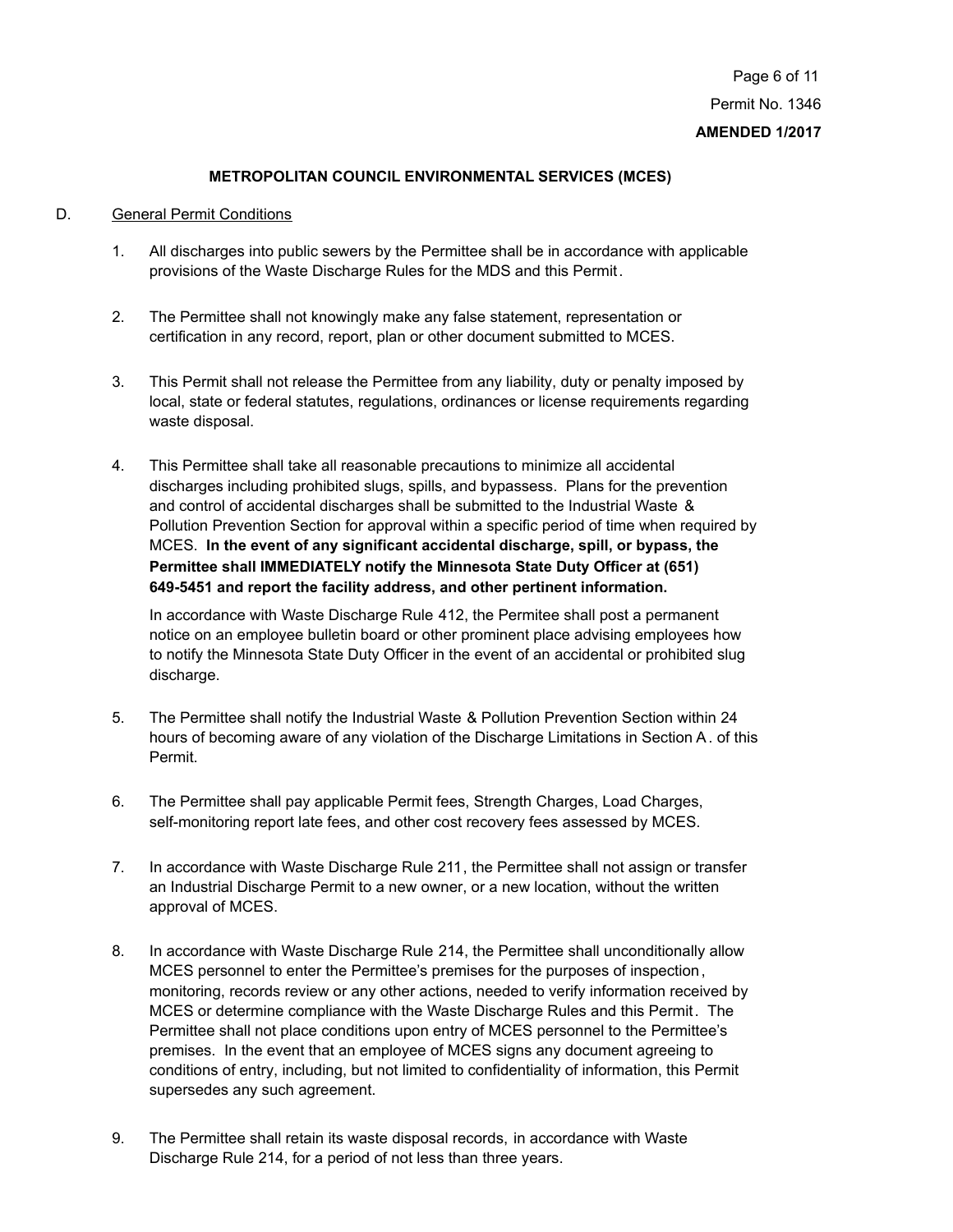#### D. General Permit Conditions (continued)

- 10. The analytical results for all wastewater monitoring conducted during each reporting period, at the monitoring points(s) specified in this Permit or at points representing the industrial discharge through the monitoring point(s), including in-house sampling and analysis, shall be submitted with each Sampling Results SMR. All analytical results shall include the operating day discharge volume. Permittees conducting more than one sampling event, in accordance with Permit requirements in Section B, during a reporting period, shall compute an arithmetic average for all parameters subject to EPA Categorical Pretreatment Standards. The average operating day discharge volume shall also be included. All instantaneous field pH results taken during sampling events shall be submitted with the Sampling Results SMR. Unless otherwise noted, only the in-house continuous pH charts corresponding to sampling events are required to be submitted. For all cases where a pH range is required, the minimum and maximum value in the range of measured values shall be listed.
- 11. If applicable, the Permittee shall install, operate, and maintain sampling and monitoring devices in proper working order at the Permittee's expense.
- 12. The Permittee shall notify the Industrial Waste & Pollution Prevention Section at least 60 days prior to making changes, such as:
	- moving, adding, or replacing processes or equipment, or
	- modification of the wastewater monitoring point, or
	- installation or modification of wastewater pretreatment equipment, or
	- any other operational changes that would significantly affect the volume or characteristics of the wastewater discharged.

This Permit shall then be subject to modification or reissuance in accordance with Waste Discharge Rules 206-209.

- 13. The Permittee shall be subject to civil liability as a result of discharges which violate the Waste Discharge Rules, applicable federal pretreatment standards or requirements, or any requirement or condition contained in this Permit. Further, any violation may also result in the Permittee being subject to civil and/or criminal penalties in the amount of \$1,000 per day, 90 days imprisonment, or both.
- 14. Information and data that Permittees submit to MCES shall be available to the public as required by Waste Discharge Rule 221, the Minnesota Government Data Practices Act, Minnesota Statutes, chapter 13, 40 CFR part 403.14 or any other applicable law. The Permittee may make a written request that certain submitted information remain confidential by submitting the Confidential Business Information Request Form. If MCES determines that this information is eligible for classification as confidential, then the information will not be made available to the public. Information determined to be confidential will remain available only to MCES or any other public agency with the authority to view such information. Information that MCES needs to determine applicable regulations, compliance with the Waste Discharge Rules, or characteristics of the wastewater discharge cannot be deemed confidential.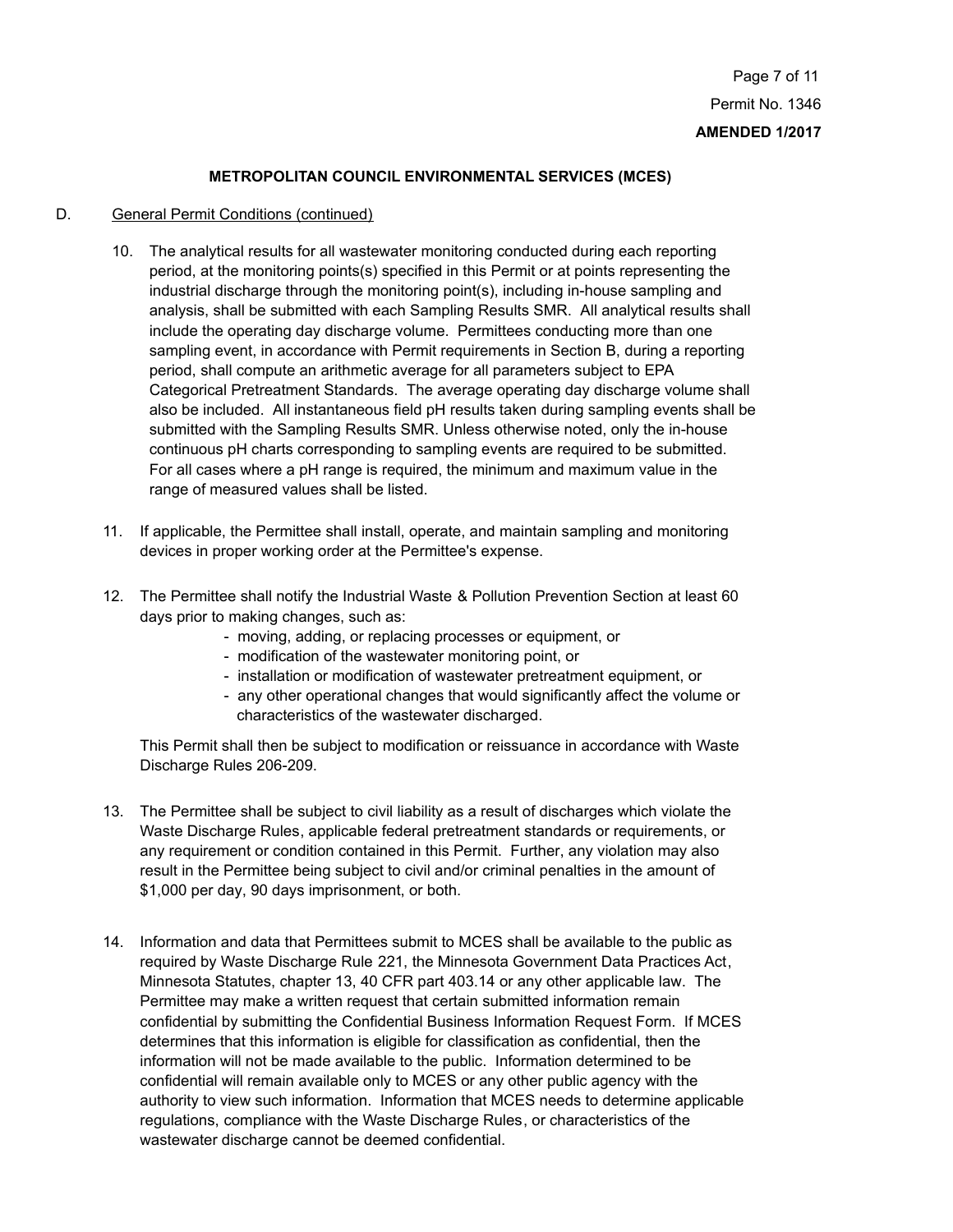# E. Specific Permit Conditions

- Wastewater Volume Review The results of the wastewater volume review conducted prior to the reissuance of this Industrial Discharge Permit indicate that the Permittee is not required to pay additional Sewer Availability Charge (SAC) units at this time. Future increases in wastewater volume discharged to the Metropolitan Disposal System will be subject to SAC payment requirements. 1.
- As detailed in Section 401.02 of the Waste Discharge Rules, at no time shall the discharge from the facility exceed a pH of 11.0 standard units. 2.
- As detailed in Section 406.15 of the Waste Discharge Rules, at no time shall the discharge exceed 150 degrees Fahrenheit. 3.
- The Permittee shall refrain from daytime discharges when MCES or City staff or contractors are working in the downstream sewer line or interceptor. 4.
- The Permittee shall record the instantaneous pH and temperature of each grab sample collected during the discharge of the animal digester. 5.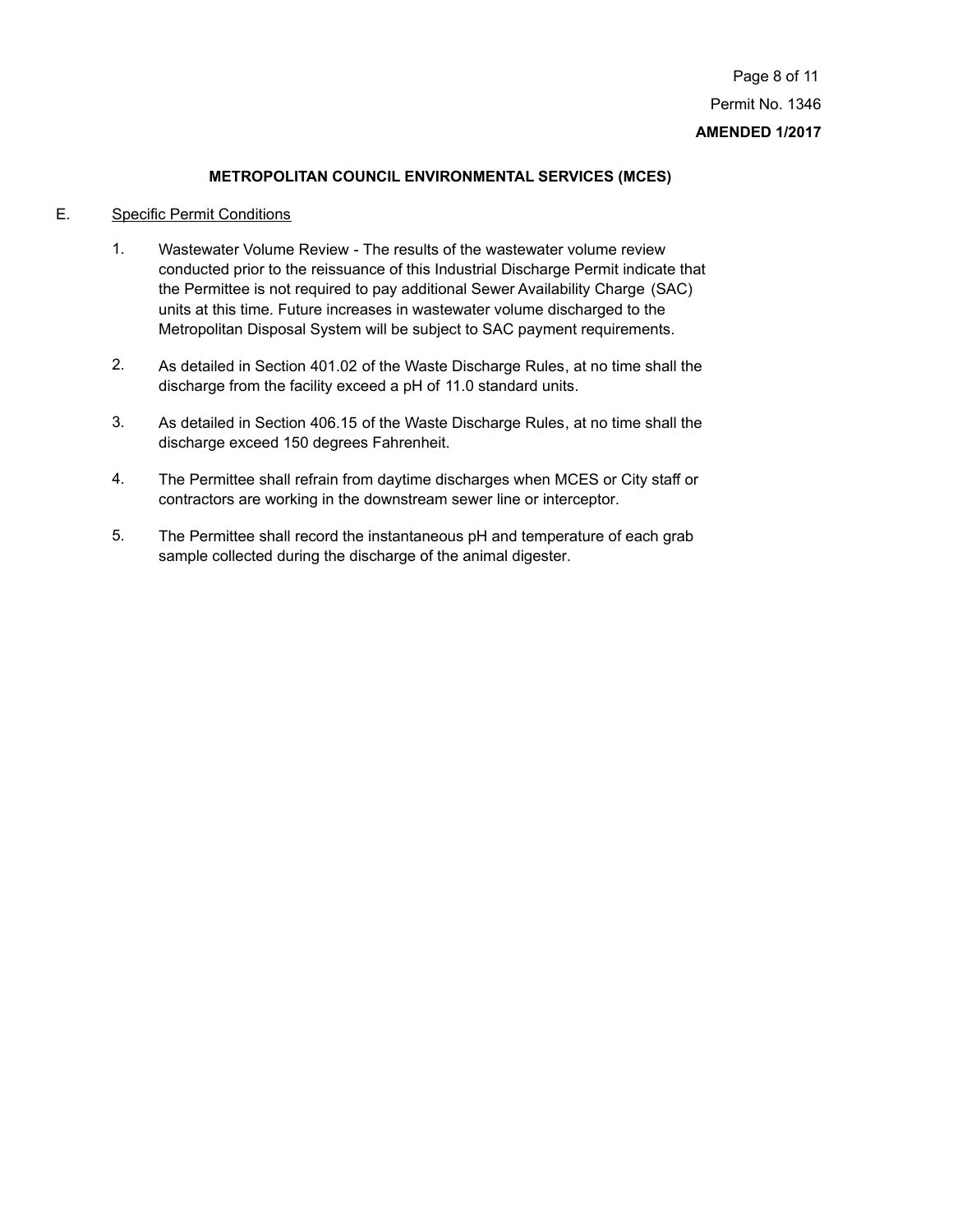# F. Required SMR Submittals

# Sampling Results SMR

The following items shall be submitted as an attachment to each submitted Sampling Results SMR:

The analytical results for all wastewater monitoring conducted during each reporting period, at the monitoring points(s) specified in this Permit or at points representing the industrial discharge through the monitoring point(s), including in-house sampling and analysis, shall be submitted with each Sampling Results SMR. 1.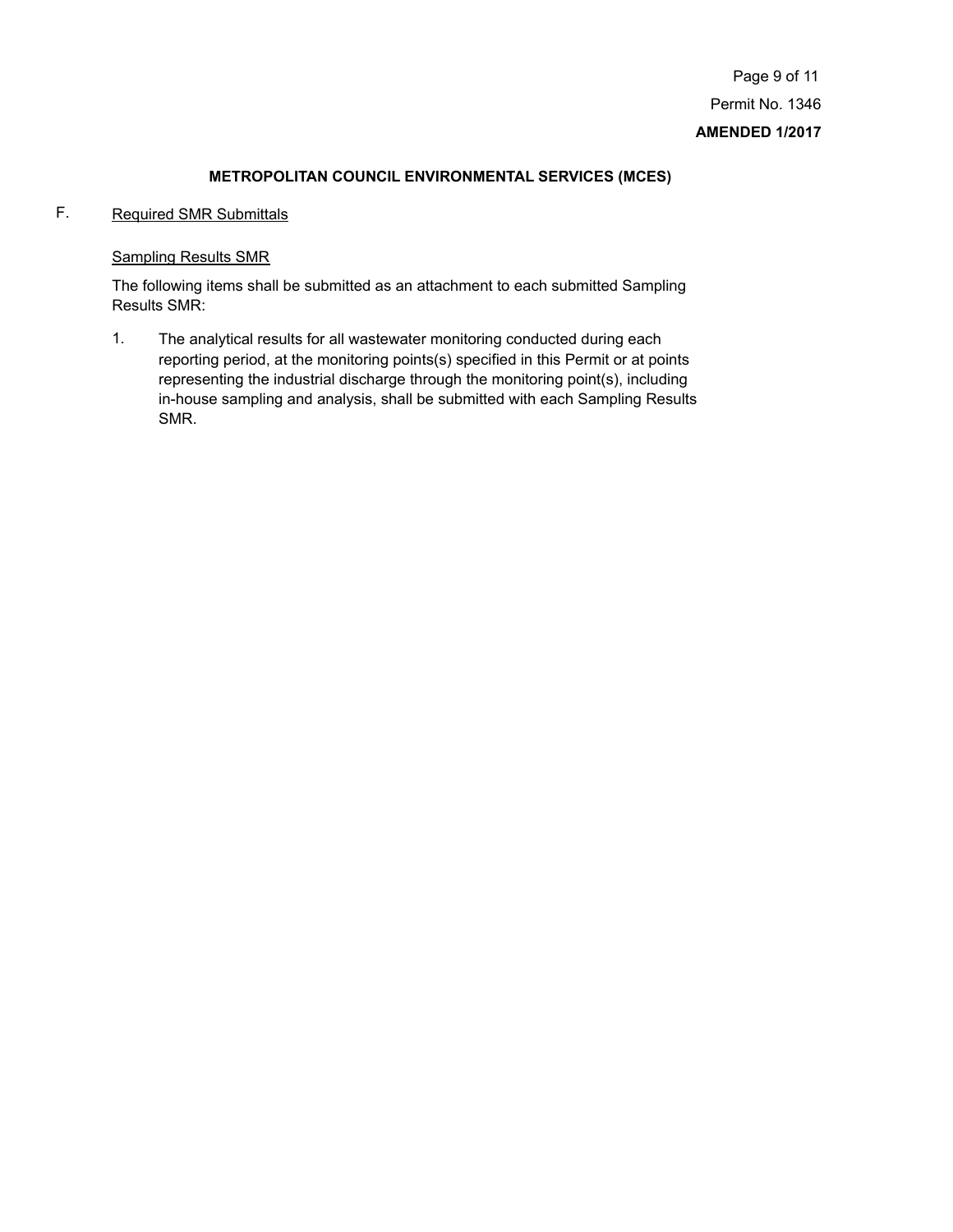### **Attachment A**

Sampling Requirements from Section B.2.

# **Sampling Location: SP-03 - Loading dock maintenance hole drop pipe**

| Analytical<br><b>Method</b><br>(1) | <b>Analyte Description</b>                    | <b>Minimum Sample</b><br><b>Collection Frequency</b><br>(2) |
|------------------------------------|-----------------------------------------------|-------------------------------------------------------------|
| <b>SM</b><br>4500-H+               | Instantaneous Field pH                        | One Measurement for<br>Each Grab Sample<br>Semi-Annually    |
| <b>SM 2540D</b>                    | <b>Total Suspended Solids</b>                 | One Sample<br>Semi-Annually                                 |
| EPA 410.4                          | Chemical Oxygen Demand                        | One Sample<br>Semi-Annually                                 |
| EPA 200.7                          | <b>Total Metals</b><br>Copper<br>Lead<br>Zinc | One Sample<br>Semi-Annually                                 |
| EPA 245.1                          | Mercury                                       | One Sample<br>Semi-Annually                                 |
| EPA 170.1                          | Temperature                                   | One Measurement for<br>Each Grab Sample<br>Semi-Annually    |

All samples shall be collected, preserved and analyzed in accordance with the procedures and methods established above (1) and/or in 40 Code of Federal Regulations Part 136 and amendments.

(2) Sampling and/or analysis is not required during reporting periods when there is no discharge to the Metropolitan Disposal System.